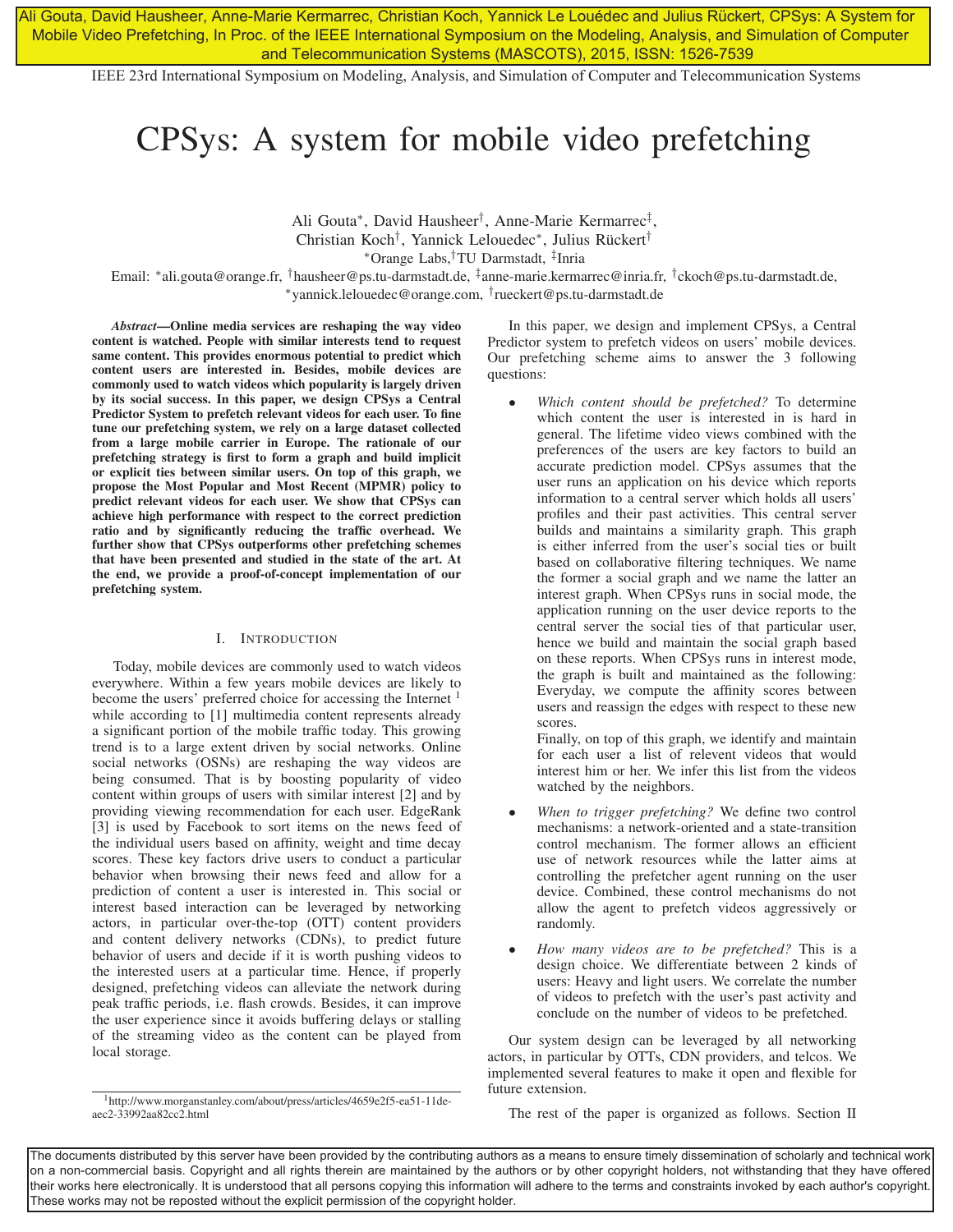| <b>Dataset</b>     | Number of    | Number of     | Number of                           | <b>Service</b> | <b>Typical URI</b>                                                |
|--------------------|--------------|---------------|-------------------------------------|----------------|-------------------------------------------------------------------|
| name               | unique users | unique videos | requestes                           | provider       |                                                                   |
|                    | 3.179.296    | 10.676.156    | 64,722,755                          | Google         | $r8$ —sn-4g57kue6.youtube.com/videoplayback?id= $\leftrightarrow$ |
| (Youtube dataset)  |              |               |                                     | <b>CDN</b>     | $d1875$ abcee9b6d33&itag=36&source=youtube&                       |
| FB                 | 399.645      | 2.856.321     | 14,305,404                          | Akamai         | video.ak.fbcdn.net/hvideo-ak-prn2/v/ $\leftrightarrow$            |
| (Facebook dataset) |              | TADIEI        | Drobebties of the two hsen natasets |                | 1608327 750958311600439 982850231 n.mp4?                          |

TABLE I. PROPERTIES OF THE TWO USED DATASETS

describes the related works. Section III represents observations on the behavior of clients through analyzing the used traffic trace. In Section IV, we introduce our system and configure it with respect to the observations drawn from the previous section. In Section V, we extensively evaluate our system with different assumptions. Section VI, we provide a proof-ofconcept implementation of our system. Finally, we conclude the paper in Section VII.

# II. RELATED WORKS

Watching videos with mobile devices becomes more and more popular. In [4] and [5], authors deeply investigated the mobile users' viewing behavior when the mobile devices are connected to 3G and WiFi networks. Their study focuses mainly on TV programs watched on mobile devices, while in this paper we provide insights into video properties published in two widely user generated content (UGC) services, namely Facebook and YouTube UGCs. Interestingly, we observe a common behavioral pattern between our analysis and those provided in [5] regarding the evolution of video popularity. Our analysis on Youtube videos -except music category- shows a sharp increase in popularity immediately after uploading the video. This increase is followed by a fast decrease in the number of views across time. This same pattern is observed for TV programs watched on mobile devices.

Recent studies have brought forth the benefits of prefetching videos on mobile devices. NetTube [6] and SocialTube [7] were designed to leverage P2P overlays to download YouTube videos. In these systems, authors proposed a prefetching scheme for prefetching prefixes of videos to improve the user experience at the joining phase. In SocialTube, the authors assumed optimistic hypothesis to evaluate their prefetching strategy. They limited their study to 2000 videos shared among 5000 nodes. While this holds reasonable to assess the maximum performance the system may achieve, we believe that this introduces a bias on the performance results. In contrast, the present paper exploits real traffic traces collected over a large mobile carrier in Europe; thus all the specific characteristics of mobile video traffic are captured and taken into account in the assessment works reported in this paper.

In [8], authors show that prefetching has potential benefits regarding energy savings. Prefetching when the device is connected to Wifi can reduce the energy consumption by 10% with respect to a 3G connection. Yet, the authors did not investigate the fundamental and prior question that should be addressed: which content should be prefetched to individual users? Even if connected to Wifi, an aggressive prefetching strategy, i.e. prefetching all videos, would drain the battery very fast which, as well, leads to a bad user experience. In this respect, we focus on the primarily question: *what to prefetch ?* Once we identify the video candidates, we address the second question: *when to prefetch?*

Mohan et al. [9], proposed to prefetch advertisements (ads), to achieve energy savings. In this paper we do not limit our study to ads. Instead we prefetch all videos that may interest an individual user. Finamore et al. [10] proposed to periodically prefetch bundles of popular content videos on mobile devices. In the prefetching context, we believe that the term *popularity* has no absolute meaning. A content might be locally popular inside a group of users sharing similar interests, but not globally popular and vice versa.

As briefly discussed above, none of the presented related works address all fundamental questions that we see as being of fundamental importance to prefetching. To this end, we carry out analysis and draw lessons using real mobile traffic traces. Based on these observations, we design CPSys a network-friendly prefetching system. Then, we assess the proposed mechanism using real traffic traces. At the end, we provide a proof of concept implementation of CPSys.

# III. TRAFFIC ANALYSIS

In this section, we introduce our dataset and provide analysis and findings on users' behavior. Then, we use these findings to infer the design principles of our prefetching system.

#### *A. Dataset*

We rely on a large dataset gathered at all  $G_i$  interfaces of all Gateway GPRS Support Nodes (GGSN) deployed by a major mobile carrier in France. The dataset consists of logs of video streaming sessions generated by all connected devices of the carrier's subscribers. The logs were collected from 8 January 2014 to 28 April 2014. Due to maintenance reasons, the monitoring infrastructure was disabled for 27 days, which makes the real period of data collection lasting about 94 days. These disruptions do not introduce any bias in the data analysis and simulations reported in this paper since they are not achieved over the whole duration of the dataset. We limit our study to 2 subsets of video traffic: requests for YouTube (YT) videos and requests for Facebook (FB) videos. Table I gives an overview of both these subsets of traffic. Parsing the HTTP header in FB and YT traffic flows enables to extract the unique video identifier (noted *reference ID*) requested by the users. For illustrative purpose typical URIs from YT and FB are given in Table I, the field in bold pointing to this *reference ID* of the video. To preserve confidentiality and privacy, our dataset is anonymized during an early stage in the collection process. When capturing the log, the user confidential information are pre-processed and changed into a unique identifier, hence we use a fully anonymized dataset to conduct our analysis.

In the following, we provide empirical traffic observations and Findings (noted  $\bf{F}$ ), upon which we establish the design principles of our prefetching system. Due to space limitation, we intentionally omit to show the figures carried by the two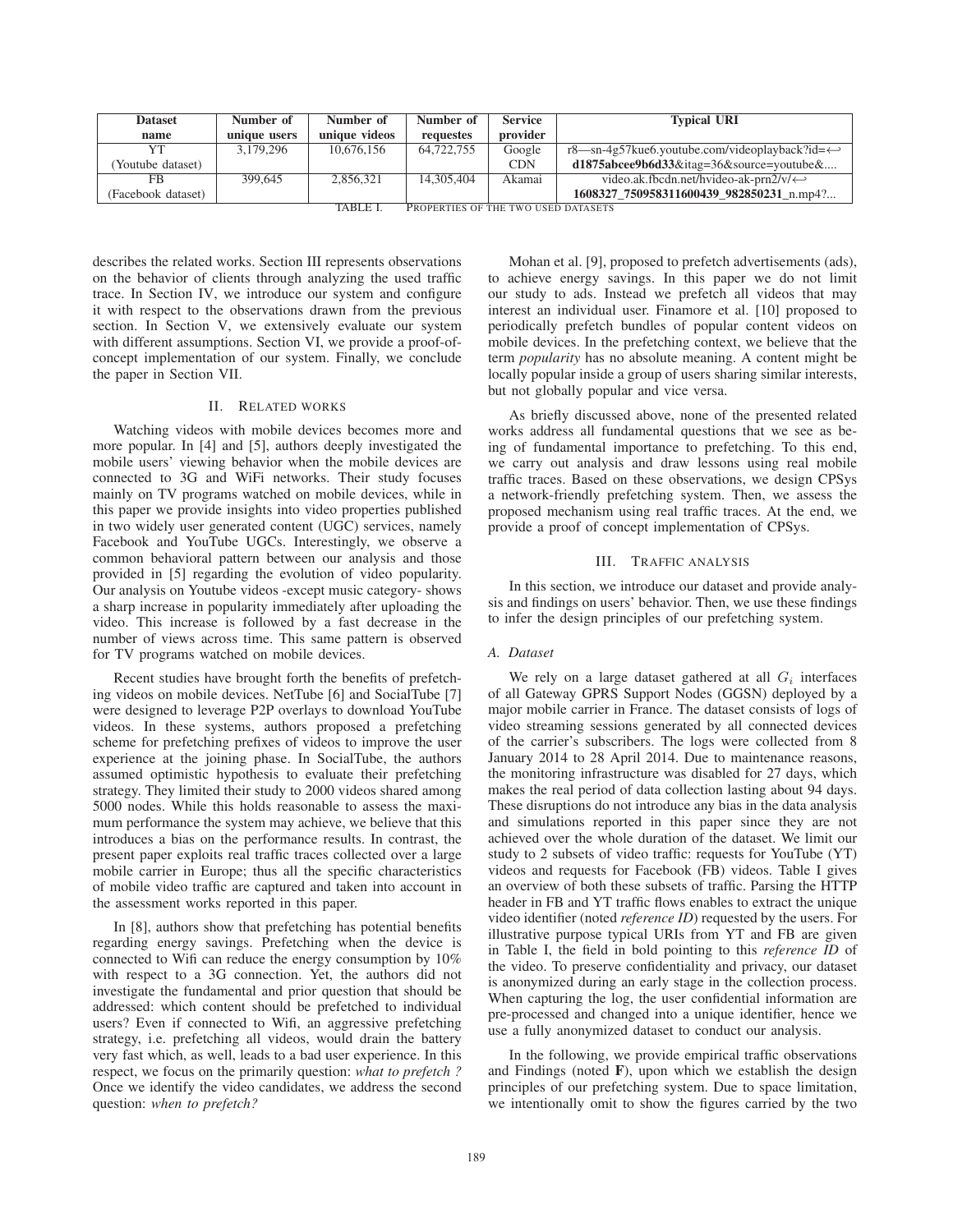

Fig. 1. a: Relationship between the number of requests per day and the daily request inter-arrival time on 01/13/2014; b and c : on the week starting from 01/13/2014

first findings. Besides, the two first findings have been largely reported in several previous studies, yet they are still important for the design of our prefetching system.

First, we observed that video popularity follows Zipf distribution for both YT and FB videos, i.e. most of the videos are requested few times while few cumulates most of the views.

F1: Regarding prefetching, popularity remains an important factor to maximize the prediction accuracy and to best manage network resource utilization: a safe prefetching strategy would be to favor the prefetching of popular videos.

Second, we observed that few users request far more frequently video contents – we call them heavy users – while the majority is less active – we call them light users. Now with respect to prefetching, predicting the behavior of light users is hard in general and turns into a typical cold start situation where it is hard to learn the preferences of the user from a small set of viewed videos.

F2: It is important to adapt the prefetching strategy with regard to the user activity. Aggressively prefetching at light users' videos does not make sense: Our prefetching system differentiates between heavy and light users based on their past activity.

In the rest of this section we investigate 3 more traffic properties:*relationship between number of requested videos per day and request inter-arrival rate*, *video lifetime distribution*, and *load variation across the day*.

# *B. Relationship between number of requested videos per day and request inter-arrival rate*

Figure 1(a) quantifies the relationship between the number of requests and the request inter-arrival time of the YT and FB videos during one given day; here Monday, January 13, 2014.

Given a row data - a vector of  $(x_{\lambda}, y_{N})_{u}$  values representing one single user, where  $x_{\lambda}$  represents the inter-arrival time of requests over one day and  $y_N$  represents the number of viewed videos per day - on the x-axis, we start creating bins of 900 second long. This subsequently generates 96 bins to cover all the day. Then each user is associated to one bin. The bin 0 in the x-axis refers to users having their inter-arrival request time ranging from 0 to 900 seconds. Bin 1 corresponds to the range [900 seconds, 2\*900 seconds[, etc. On the y-axis, for each of these 96 groups, we show the number of requests per day  $(y_N)$  of the 99-percentile most active user within each bin.

Figure 1(a) shows that the activity of users could be modeled and quantified with an exponential decay. Users do not request more than 3 videos per day when their request inter-arrival time is higher than 20 ∗ 900 seconds.

Figures 1(b) and 1(c) generalize this observation for the rest of the days of the week (until 20 January). In these figures, users are binned on the x-axis as per the daily average interarrival time of the requests they generated in the week of Monday, January, 13, 2014. On the y-axis, for each of the 96 bins, we show the mean over the seven days of number of requests of the 99-percentile most active user within each bin. The standard deviation is also given twice: once over the seven days, and once over six days from Monday to Saturday (excluding Sunday).

Figures 1(b) and 1(c) show that the request inter-arrival time remains slightly similar across the days of the week. The standard deviation gets quickly close to zero for the least active users and it also remains relatively low for the heaviest users. The standard deviation is slightly higher when it includes Sunday. This illustrates that users have more heterogeneous consumption behaviors on Sunday than the other days. On Sunday, we record a lower activity on mobile devices. This suggests that the majority of users consume less FB and YT videos on their mobile devices while a minority is much more active on Sundays. The patterns are quite similar for YT (Figure 1(b)) and FB (Figure 1(c)); only the mean request inter-arrival time of the heaviest users is higher for YT.

F3: The request inter-arrival time might be used to identify the heaviest users from the least active ones in order to enforce them a specific prefetching strategy. Moreover Figures 1(b) and 1(c) provide additional insights to fine tune the prefetching system: The 99-percentile most active users request no more than 35 FB videos and 52 YT videos per day on average, which gives an insight on the daily number of videos to prefetch.

# *C. Video lifetime distribution*

In Figure 2, we show the lifetime distribution of YouTube videos across the time. We limited our study to videos that have been uploaded to YouTube on 8 January 2014, which is the starting day of the dataset. We also excluded music video category since this category exhibit a different popularity dynamics with respect to the rest of categories. Popularity of music videos is more likely to sustain across time [11], while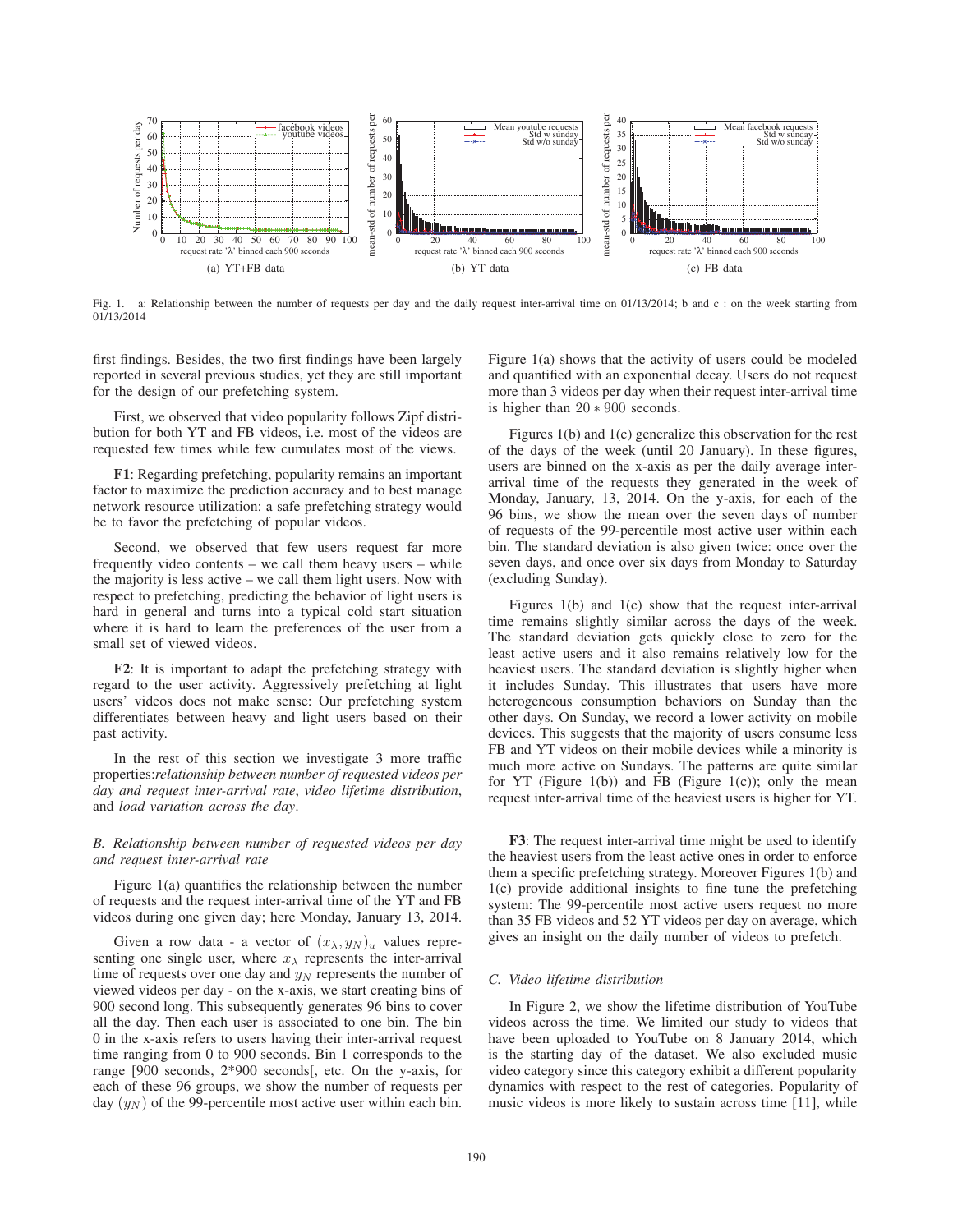

Fig. 2. Lifetime distribution of videos made available on January 8 2014

-as we show in this part- other categories do not necessarily stick to this finding.

In figure 2, we align all videos to the same starting point and we plot the cumulative distribution of the number of views of these videos. The figure clearly shows that most of the views happen in a short time frame after the videos are made available: 10% the first hour and 40% the first day.

F4: According to Cha et al. [12] a large part of content items is immutable which means that users tend to lose interest in an item immediately after they consumed it. Figure 2 confirms that any prefetching strategy shall be proactive and quickly anticipate the interest of each user towards each video.

#### *D. Load variation across the day*



(a) Load variation during the day (b) Load variation during peak hours

Fig. 3. (a) Number of active sessions across the day; (b) Zoom in during peak hours

We plot in Figure 3(a) the aggregated number of simultaneous YT and FB sessions in the dataset across one representative day. As expected, it follows a classic daily pattern with peaks at 1pm and in the evening. Figure 3(b) concentrates during the most loaded hours: 1-2pm and 9-10pm. At a granularity of seconds we observe that traffic is not uniformly distributed. A clever prefetching strategy would be to leverage the local minima in these most loaded hours to push contents on mobile devices. Digging further, one might investigate the best way to allocate the mobile spectrum. One possible solution would be to efficiently reuse white spaces [13] and push contents during these periods. Yet, we leave this for future work.

F5: Load is not uniformly distributed, including at peak hours. Therefore, prefetching should be scheduled either at off-peak hours or at much smaller time scales at the least loaded instants during the peak hours, and in coordination with the mobile carrier's resource allocation scheme.

# IV. SYSTEM DESIGN

CPSys (Central Predictor System) is designed to leverage the user's interest or social ties to determine a personalized list of content items to be prefetched for each user. Figure 4 depicts the CPSys architecture. The system consists of two main components:

- *Prefetcher agent*. Installed on the user device this component runs as a background service to ensure two main functions. First it provides the centralized predictor with reports on the user' activities. Second it triggers and controls the prefetching of the videos from a list it receives from the centralized predictor.
- *Central predictor (CP)*. This component holds and updates profiles of all users running the prefetcher agents based on the reports sent by these agents. Finally it exploits all these sets of information to predict the candidate videos to prefetch for each user running the prefetcher agent.

The 3 following questions are used to drive the design of our system: *What to prefetch? When to prefetch? How many videos to prefetch?*

## *A. What to prefetch?*

Our strategy is first to identify users with common interests. The rationale is to affiliate for each user a group of users we call them neighbors - who tend to request similar content items, hence we build a directed graph. Second, on top of this graph and for a given user X, the centralized predictor tracks the videos that has been requested by neighbors of user X and defines a personalized list of prefetching candidates. In the following, we detail how the CP creates the graph and updates the users' profiles:

*1) Building the graph:* The graph component (B1 on Figure 4) is one of the most important components of the CP. It builds and maintains ties between users based on social or interest affinity. It implements the following two interfaces:

*a) Social graph interface (SG):* The prefetcher agent, installed on the user device reports the IDs of all social neighbors running the prefetcher agent to the central predictor. Hence, the social graph is inferred from OSNs like Facebook or Google+. In our proof-of-concept, we used the Facebook API to implement this feature and make the central predictor aware of the user's social ties.

*b) Interest graph interface (IG):* The central predictor updates in daily routine the list of neighbors affiliated to each user. It computes similarities between users based on all past and recorded user preferences, hence re-affecting the implicit ties with respect to the new similarity scores. The more we learn about the user preferences, the more accurate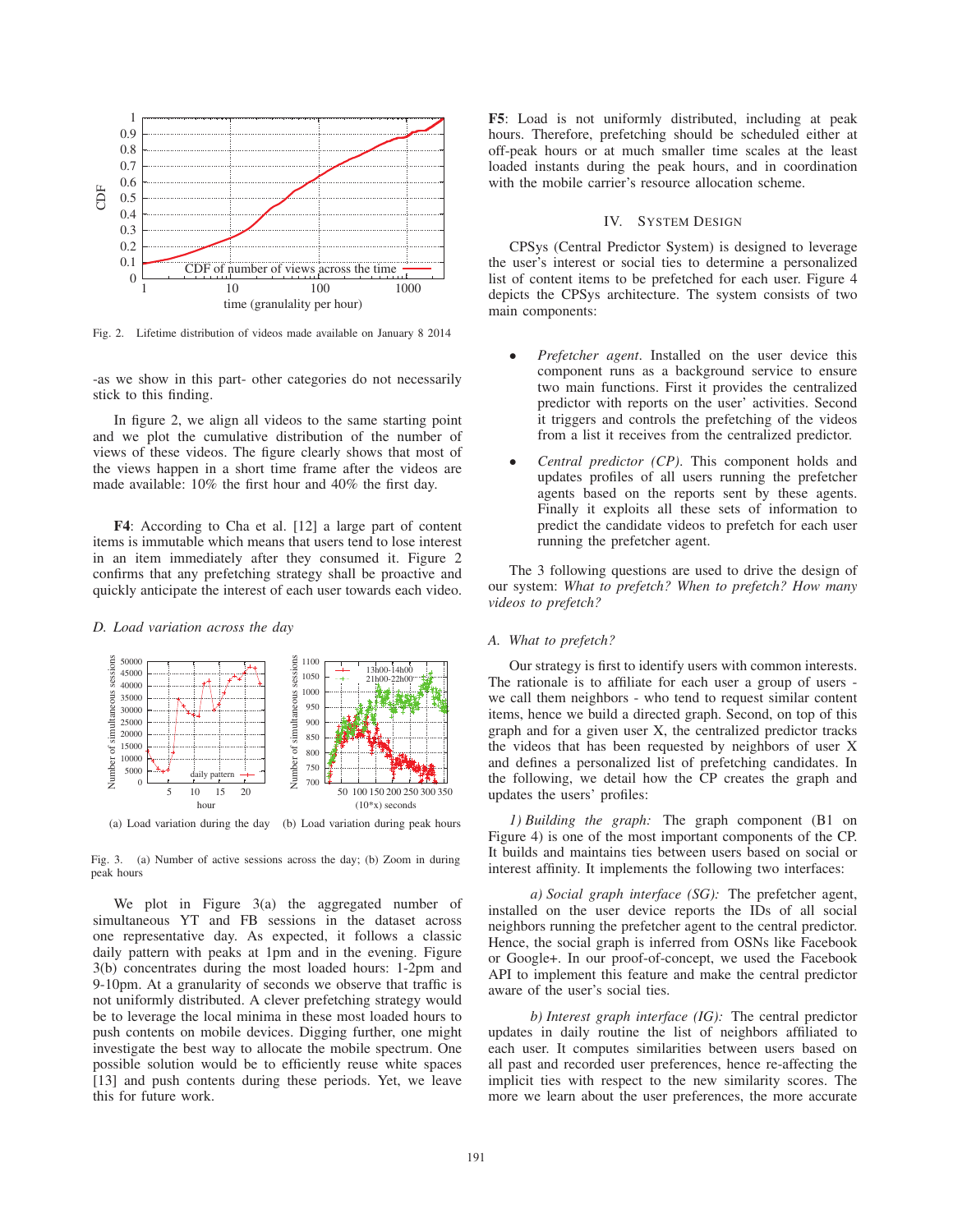

Fig. 4. CPSys design

the prediction model can become. We use the Jaccard index [14] to compute the Affinity (A) score between all users:

$$
A(u,y)_d = \frac{|L_u(v)_{t..d-t-1} \cap L_y(v)_{t..d-t-1}|}{|L_u(v)_{t..d-t-1} \cup L_y(v)_{t..d-t-1}|} \tag{1}
$$

 $L_u(v)_{t..t-d}$  is the set of videos viewed by user u over the time window of  $d$  days. We associate for each user the K-Nearest Neighbors (KNN), i.e. the ones with the highest affinity scores. The decision for an appropriate  $K$  value is a design choice.

*2) Content selection process:* Having established the graph, when user X requests a content item  $v$  at instant  $t$ , the centralized predictor captures this request in real time and proceeds as follows:

• Neighborhood Notification (B2 on Figure 4). The CP manages (creates and updates) a queue named *QNotif* which contains the identifiers, i.e. URLs, of the videos watched by the user's neighbors. We call it QNotif because it is updated only if one of the user's neighbors watches a video. More precisely, each element in QNotif -named index- is a data-structure composed of the unique identifier of a video and several attributes

of the video, including its popularity, the source(s) of the request(s) for that video (the neighbor(s) who requested the same content), its freshness (the date of the latest request for that content), and the pointers to the next and previous indexes in QNotif. QNotif may implement different policies to rank the indexes in the queue. We opted for the Most Popular Most Recent (MPMR) policy for the queue QNotif in CPsys, as detailed below.

• Update User Profile (B3 on Figure 4): The CP updates the profile of user X. First, it updates the request rate associated to this user and increments the number of requested videos viewed per day. Then the CP inserts the index of the viewed video into the Qviewed queue. In CPsys we do not prefetch the same content multiple times. The rationale behind this design choice is twofold:

First, users watch videos at most once [12]. This is especially the case for, e.g. catch-up [15] or usergenerated content, where users tend to watch the content only one time.

Second, we consider the local cache of a user being large enough to hold content items for a considerable period of time before removing it. As a result, requests for already prefetched items can be easily served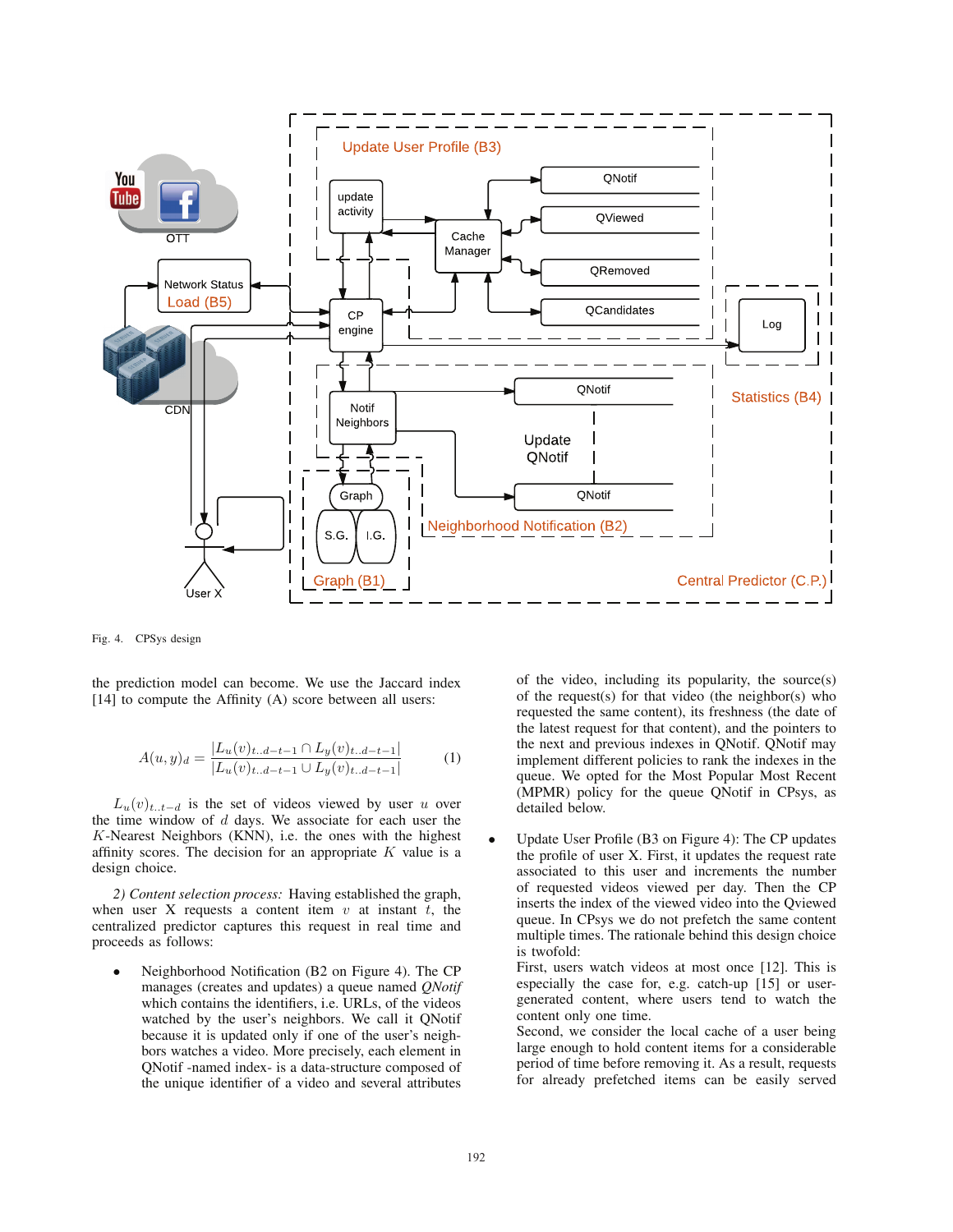#### locally, even for multiple requests.



Fig. 5. QNotif: Data structure which holds the prefetching candidates

Figure 5 presents the queue QNotif implemented with the MPMR policy. QNotif is divided into a set of classes  $(C_{j=0}.\Gamma)$ :

- Each class  $C_j$  includes at least the indexes of the videos that have been watched by a part or all of the user's neighbors on day  $d = (N - j)$ , where N points to the actual day ( $d$  equals to  $N$  in that case).
- Γ is a parameter, expressed in terms of number of days. Γ is used to prevent the queue from growing indefinitely. The setting of this parameter is a design choice. The higher the value of  $\Gamma$ , the more costly the look\_up and update operations will be. Given that the number of views in the considered dataset drops significantly 3 days after the upload (c.f. Finding F4 in Section III-C), we set  $\Gamma$  to 3.

In MPMR and within each class  $C_j$ , the rank of the index is attributed with respect to the popularity  $(p)$  as a first criteria, then with respect to the freshness of the content. The index *heading* the class is referred by  $(v_h^{p_h,t_h})$  which should point to the most viewed content by neighbors, then as far as we iterate through the list of indexes, the popularity should either remain the same or drops until we reach the *tail* of the class  $(v_t^{p_t,t_t}).$ 

Based on the notations used in Figure 5, we illustrate how QNotif is maintained with respect to the MPMR policy, we suppose that one of the neighbors of user X requests a content item  $V_l$ . As a result, CP updates the list of indexes of the user X's QNotif. Algorithm 1 and the following paragraphs detail where exactly in the list to insert the index  $v_l$ , which is a pointer to content item  $V_l$ .

```
Require: Q_n(v), v_l;
  1: if v_l \nexists Q_n(v) then
          \text{insert}(v_l, N, p_{i_{target}} > 1, p_{i_{target}} == 1)3: else
          d_l \leftarrow get\_day(Q_n(v_l))5: p_l \leftarrow get\_popularity(Q_n(v_l))<br>6: p_l \leftarrow p_l + 16: p_l \leftarrow p_l + 1<br>7: if d_l == N then
  8: move(v_l, N, p_{i_{target}} + 1 > p_l, p_l \geq p_{i_{target}})9: else<br>10: \frac{1}{2}10: d_l \leftarrow d_l + 1<br>
11: \text{move}(v_l, d_l, j)11: move(v_l, d_l, p_{i_{target}} > p_l, p_l \geq p_{i_{target}})<br>
22. end if
          end if
 13: end if
```
**Algorithm 1:** Update of user X's QNotif  $(Q_n(v))$  upon the request for video  $V_l$  with index  $v_l$  by one of user X's neighbors

*Line 1,2*: This is the case where index  $v_l$  does not exist in  $Q_n(v)$ , hence the index is created and inserted

into class  $C_0$ . The parameter p refers to the number of views per video  $v$ . A newly created index starts always with  $p = 1$ , since only one of the neighbors watched the content. When we insert  $v_l$ , first, we determine its target location which is index <sup>v</sup>i*target* where :  $(p_{i_{target}-1} > 1)$  and  $(p_{i_{target}} = 1)$ , then we shift each index after this target location <sup>v</sup>i*target* by one position to make room for the new insertion.

Now, if the index  $v_l$  already exists within QNotif, we take both the  $C_i$  and p parameters to decide where to move it.

- *Line 7*: This line corresponds to the case where  $C_l$ equals to  $C_N$ . This index remains within class N and only the number of views  $(p_l)$  is incremented. Then,  $v_l$  is moved ahead to the position before index  $v_{i_{target}}$ with property  $(p_{i_{target}-1} > p_l)$  and  $(p_{i_{target}} < p_l)$ .
- *Line 8*: This is the case where  $C_{l \lt N}$ . In this case,  $v_l$  jumps to class  $C_{l+1}$ , increments the  $(p_l)$  score, and is moved ahead before index  $i_{target}$  with property  $(p_{i_{target}-1} > p_l)$  and  $(p_{i_{target}} < p_l)$ .

In the next section, we show that MPMR outperforms other policies by improving the prediction accuracy and decreasing the overhead. In particular we compare MPMR to LRU and FIFO policies.

# *B. When to prefetch?*

To efficiently manage the prefetching process, the system includes a double control mechanism, consisting of a network-oriented and a state-transition control mechanism. The prefetching -triggered and performed by the user device- is hindered until both control mechanisms meet.

*1) Network control mechanism:* The prefetching shall be hindered when the network is overloaded. And, ideally, it should be achieved in coordination with the mobile carrier's resource allocation scheme (See Finding F5 in Section III-D).

Hence, the Network status component (B5 on Figure 4) is used to monitor and report the traffic load to the centralized predictor. If the load exceeds a certain threshold, prefetching is not allowed to be performed. This control mechanism is still an ongoing work, therefore we leave this part for future works.

*2) State-transition control mechanism:* The prefetcher agent is also controlled by a state-transition control mechanism. Figure 6 shows the transition states that the prefetcher agent should follow-up.



Fig. 6. Transition-state control mechanism running on the prefetcher agent

Figure 6 depicts the 3 states the prefetcher agent goes through. By default, the prefetcher agent is in the "listen" state and tracks all user requests. Then, if the network conditions are met; therefore, the agent switches to the "prefetch" state and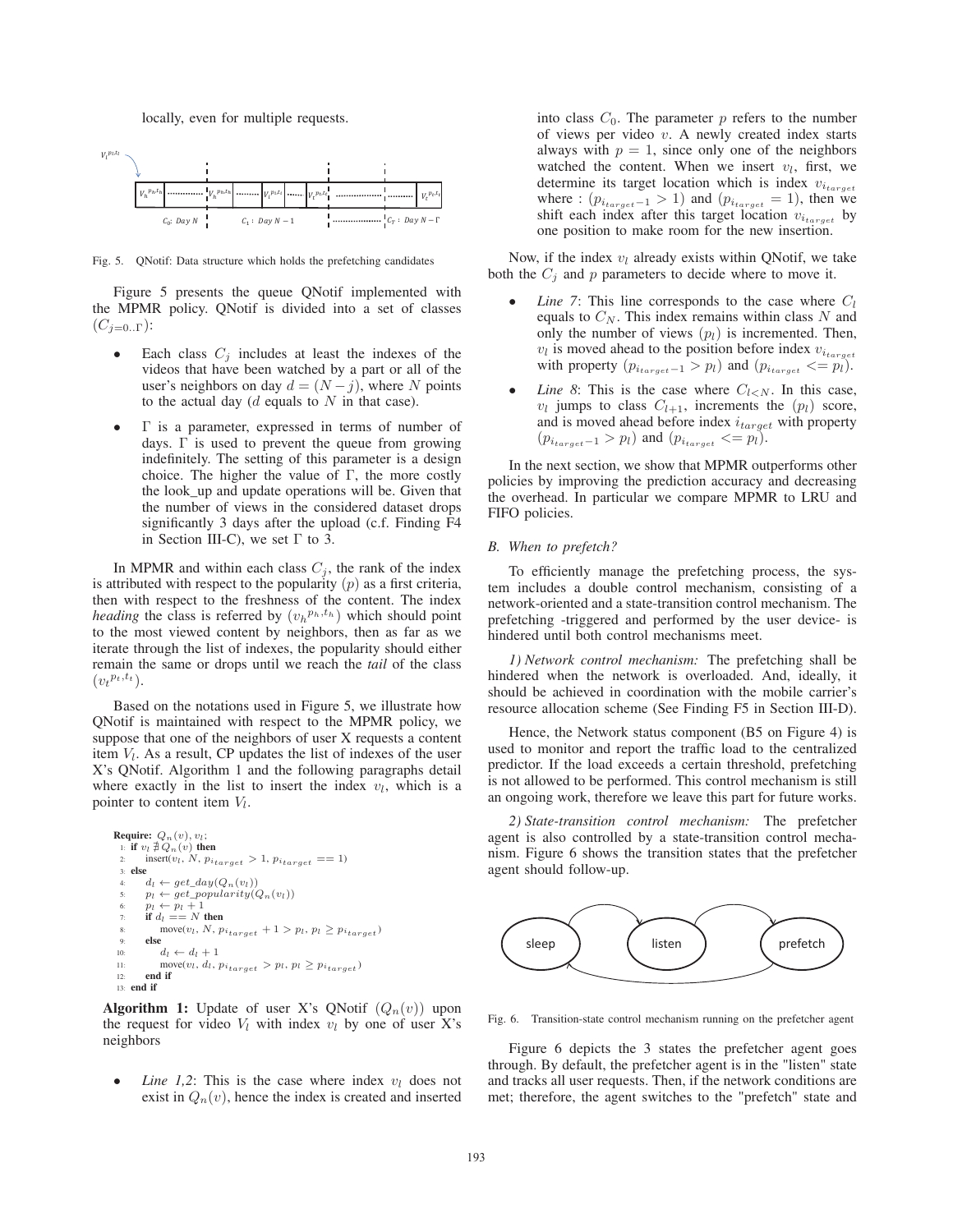the video prefetching process is triggered. When this process ends, the agent turns to the "sleep" state for a certain period of time  $\Delta$ , predefined at the central predictor. Then it turns back to the "listen" state.

This double-check control mechanism aims at maintaining a solid control on the prefetcher agent, so as to prevent too aggressive video prefetching plans especially for light users. This is in line with the Findings F2 and F3 from Sections III-A and III-B.

# *C. How many to prefetch?*

Finding F3 in Section III-B. shows that a small set of users behaves as heavy users. However, the users may change their behavior across the time. Hence, the number of prefetched videos should also follow the evolution of each user's behavior. In CPsys, the Update User Profile block (B3 on Figure 4) models the user behavior as a function of time, based on his past activity, and it determines the final list of videos to prefetch with these three parameters:  $[\tilde{S}_{max}]_d$ ,  $N_{prefetch}$  and  $p_{th}$ .

•  $[\tilde{S}_{max}]_d$  is a prediction of the number of content items the user would request at day  $d$ . It is updated on a daily basis and equals to the average number of requested videos per day over the 10 past days.

$$
[\tilde{S}_{max}]_d = \frac{\sum_{i=d-11}^{d-1} (number\ of\ requests\ per\ day)_i}{10}
$$
\n(2)

 $N_{prefetch}$  is the maximum theoretical number of videos from the queue QNotif that the prefetcher agent is allowed to prefetch when the prefetching process is executed. r is a scale factor bounded between 0 and 1 and used to approxiamte the number of prefectched items on one user device and on one day to  $S_{max}$ . For example, if prefetching is executed 3 times on one user device during the day and r is equal to 0.34, then the number of items that will be prefetched during that day will be equal to  $\tilde{S}_{max} + 3$ .

$$
N_{prefetch} = |\tilde{S}_{max} * r + 1| \tag{3}
$$

The threshold popularity score,  $p_{th}$ , is used to achieve a final filter among the  $N_{prefetch}$  best ranked candidate videos in QNotif. The rational is to avoid prefetching very unpopular contents. Hence only the subset of the videos satisfying the property  $(p_i >=$  $p_{th}$ ) are moved to the QCandidates queue in the Update User profile block and communicated as a list to the prefetcher agent on the user device to be prefetched sequentially. In the next section, we investigate the impact of fine-tuning this parameter  $p_{th}$ on the performances of CPsys.

The queue QRemoved on Figure 4 is just used for debugging purposes. If the user requests a content which had already been prefetched previously but removed before the user watches it, due to storage capacity limitation for example, QRemoved is updated with the index of the removed video. Later, this information is used to feed the Statistics component (B4 on Figure 4).

# V. TRACE-DRIVEN SIMULATION EXPERIMENTS

We developed Prefsim<sup>2</sup>, written in Java, a simulator implementing the CPSys architecture as presented in Figure 4 and described in the previous Section. Prefsim runs either in social or interest mode. It is a trace-driven simulator. In both modes, Prefsim requires a traffic trace as input file which contains the timestamp, the userID, the videoID, and the duration for individual user sessions. Additionally, if it runs in social mode, the simulator requires the social graph as input file.

The task performed by the prefetching system might be considered as an instance of a recommendation problem: the system should be able to predict the user's interest and to timely prefetch the content of interest. The approaches applied in studies in the area of recommendations usually rely on the collection and exploitation of preferences expressed by users - mostly ratings - to build recommendation algorithms and engines, as well as to assess their performances - mostly recall and precision - [16].

In recommendation systems, it is commonly known that a very small proportion of users express their opinions on items, instead we rely on real requests and not users' expressions. The Finding F1 in Section III-A suggests that the heavy long tail of the video popularity distribution leads to a high sparsity levels of the user-video matrix, which includes all users and videos from the trace and describes how the two are linked by observed sessions. Even if the prediction runs perfectly, it is expected that the recall -later we call it Hit-Ratio (HR)- of approaches based on this matrix will be too low to show a considerable benefit in the context of prefetching.

We evaluate CPsys based on 3 metrics which are network oriented. We evaluate the following:

- Correct Prediction Ratio (CPR): Ratio of requests served from the user's local cache out of the number of prefetched videos. CPR refers to the precision of our prefetching strategy.
- Overhead: Ratio of videos being prefetched and not requested by the user divided by the number of requests that were not served from the user's local cache. Formally, it is equal to:

$$
Overhead = \frac{(1 - CPR) * N_{\text{prefetched videos}}}{(1 - HR) * N_{\text{requested videos}}}
$$
(4)

False Negative Ratio (FNR): Ratio of requests that the prediction policy failed to detect, although clients have already been notified about these contents: The QNotif holds an index pointing to the requested content, but the content was not prefetched since it was not considered to be relevant for the user. The reason for this failure might be that the content was not considered popular enough  $(p_v \, \langle \, p_{th})$ , and/or the freshness of the content was not good enough to position it among the  $N_{\text{prefetch}}$  best ranked content items in QNotif, i.e. among the ones selected as prefetching candidates.

<sup>2</sup>http://www.ict-ecousin.eu/public-deliverables-dissemination/publicdeliverables/ecousin-deliverable-d3.2-v1.0-public.pdf/view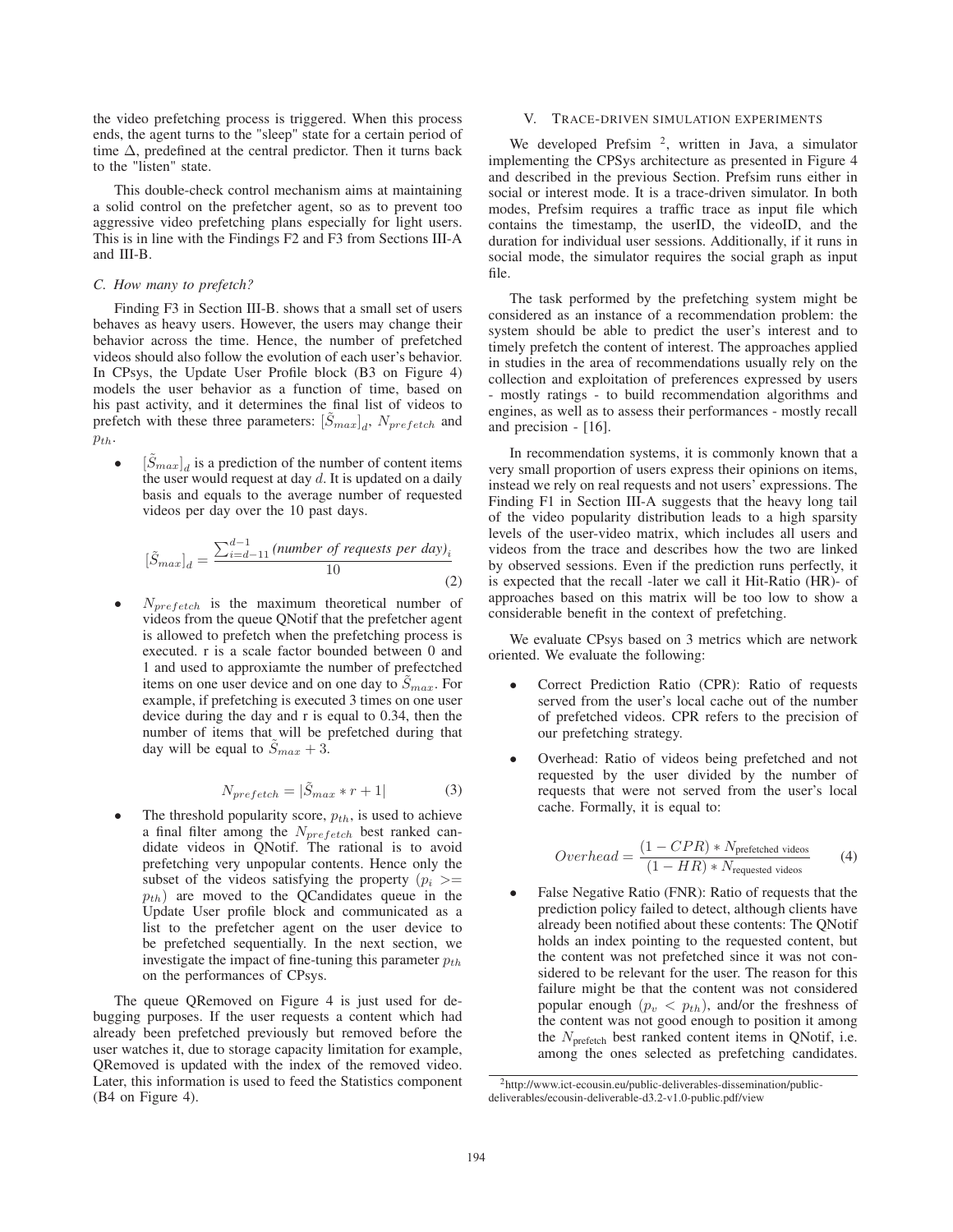Thus the sum of FNR and CPR gives insights into the optimal CPR we may achieve.

The goal of the Prefsim implementation is to get insights into the prediction accuracy we may achieve.

## *A. Simulation setup*

In Prefsim, the simulation setup is defined in an XMLbased configuration file (input.xml). We evaluated our system using the FB dataset that was introduced in Section I. In order to ensure fast simulation processing, we only considered the users who requested at least 100 videos over the whole data collection period (in average 1 video per day). Table II summarizes the traffic trace used for the simulation. The sparsity level  $\left(1-\frac{\text{number of requests}}{\text{number of users*number of videos}}\right)$  is extremely high and, thus, sticks to the real world traffic properties.

The interest graph is updated in a daily routine. Each user has at most 20 similar neighbors. The cache size used for users is limited to 50 videos and LRU is used as a cache replacement policy. We maintain a history size of the 10 past requests to model the user activity.  $r$  is equal to 0.334. For a given user, we do not prefetch videos unless he requests at least 20 videos. This is to get a first insight on users' preferences and to better assign neighbors for each user in the system. The sleep state period  $(\Delta)$  is set to 1 hour. Regarding the configuration of the queues QNotif and QCandidates, Γ is set to 3 days, and only the videos that belong either to the classes  $C_0$  or  $C_1$  of QNotif are candidates for prefetching.

| Number of                                                | Number of    | Number of     | <b>Sparsity level</b> |  |  |  |
|----------------------------------------------------------|--------------|---------------|-----------------------|--|--|--|
| <b>FB</b> sessions                                       | unique users | unique videos |                       |  |  |  |
| 4.152.885                                                | 23.548       | 962,406       | 0.9998                |  |  |  |
| <b>TRAFFIC TRACE USED FOR THE SIMULATION</b><br>TABLE II |              |               |                       |  |  |  |

#### *B. Performance analysis*

In this part, we evaluate CPSys by conducting two experiments. In the first experiment, we evaluate several prefetching policies and show how MPMR outperforms other policies, while in the second exeperiment we compare CPSys to a naive prefetching strategy where we catch the most viewed videos of the day and push them to all clients.

*a) MPMR Evauation:* In the first experiment, we evaluate the average CPR and the overhead of several policies adopted by QNotif: FIFO, LRU, and MPMR- $p_{th}$ , i.e. the MPMR policy with different values for the threshold popularity score  $p_{th}$  ( $p_{th} \in [1..5]$ ). In the same experiment, we also compare the case where  $N_{prefetch}$  is equal to either  $S_{max}$ or to 6. Figure 7 shows that regardless the values of  $p_{th}$ , MPMR outperforms the LRU and FIFO policies. We observe a significant increase in the CPR when  $p_{th} > 1$ , reaching up to 18%. The CPR improves when the value of  $p_{th}$  increases, as this makes the prediction policy more conservative: the prefetching process is triggered only when the content was viewed at least  $p_{th}$  times by the neighbors.

Figure 8 shows that the overhead decreases significantly when adopting MPMR, especially when  $p_{th}$  is high. We observe that if prefetching is not well tuned, then the traffic increases significantly and may even double, which obviously cannot be accepted by Telcos. However, a fine configuration

of parameters significantly decreases the Overhead. We show that it drops below 5% when  $(p_{th} > 2)$ . Besides, adapting the number of prefetched videos with respect to the past user activity  $(N_{prefetch} = S_{max})$  also reduces the overhead, hence leads to a better network experience.

The lesson we learn from this result is in line with Finding F1: it is safer to avoid prefetching very unpopular contents and wise to control the overhead caused by content prefetching on the network load.



Fig. 7. CPR with different content seleciton policies



Fig. 8. Overhead with different content selection policies

Figure 9 shows that the FNR increases as far as the prediction policy becomes more conservative, which in return increases the CPR and decreases the overhead. Relying on users' neighbors, FNR reaches 12% and CPR reaches 18% when  $p_{th}$  is equal to 5, this suggests that while setting  $p_{th}$  to 5, an optimal content selection policy would rise CPR to 30%. However, decreasing the FNR will systematically increase the overhead. This trade-off should be carefully handled in operational networks.

The lesson we learn from the 3 past simulation results is that whatever the policy used to select the prefetching candidates, prediction is still hard in general. While the MPMR suggests pushing the most popular and fresh content items that have been seen by the most similar neighbors, we observe that the large majority of viewed videos by individual users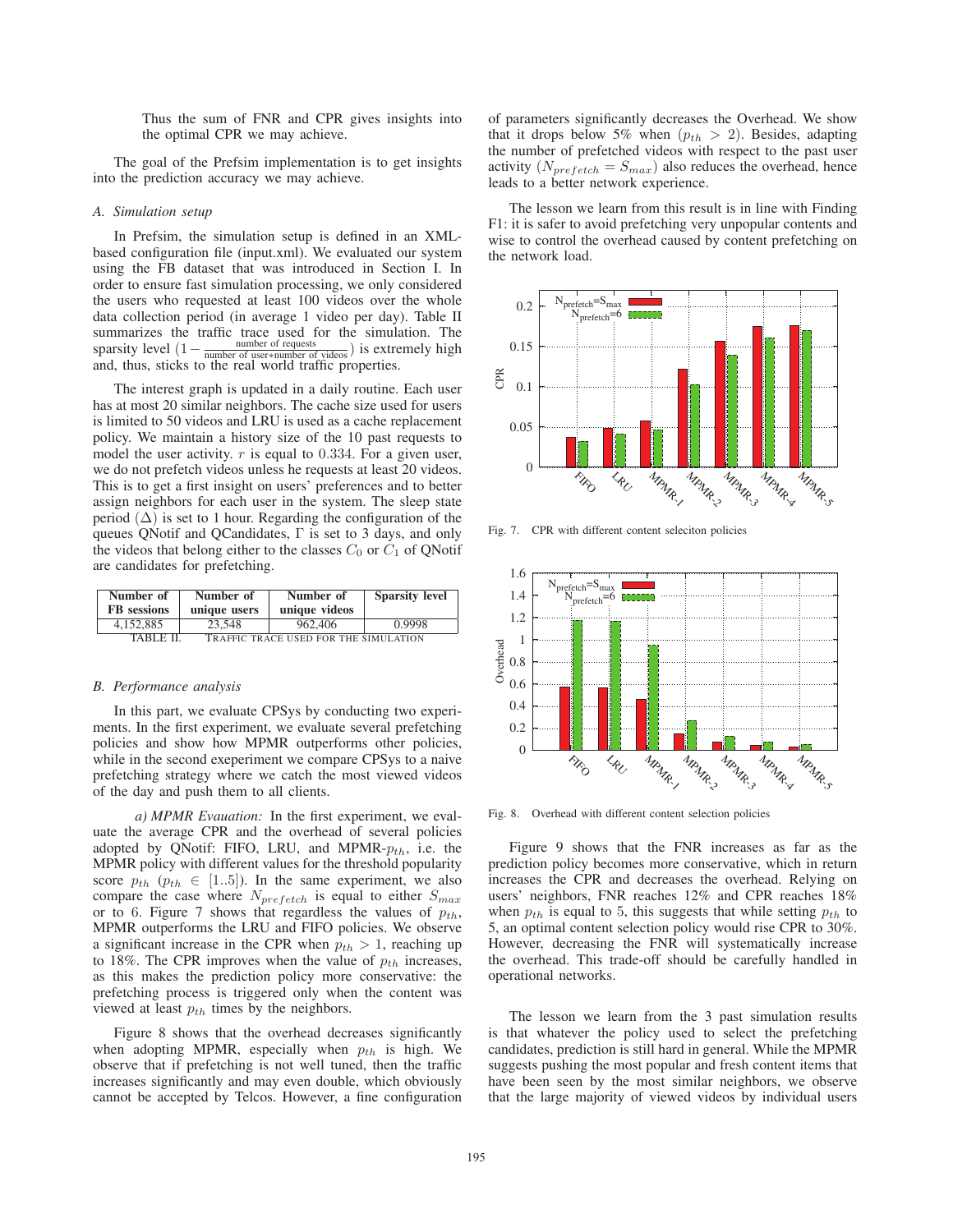are considered as personalized content items. Prefetching these personalized content items is risky and leads to an acute tradeoff between the overhead and prediction accuracy. In CPsys, the more we learn about users' preferences, the more accurate the prediction model is. Unfortunately, the dataset we used does not cover all users' preferences since it was collected from mobile networks. We could have successfully pushed a content the user is interested in. However, this user was connected to a fixed network through a WiFi connection the time he requested the content. In this case, we do not capture this request in our mobile traffic traces. This suggests that the performance assessment we carry out in this section represents the lower bound of the real performance we may achieve.



Fig. 9. FNR with different content selection policies

*b) Prefetching local VS global popular videos:* In the second experiment, we limit the simulation to 4 days and compare our prefetching system with the authors' proposition in [10] which consists of pushing bundles of popular contents on mobile devices. Mapping this to Prefsim, if one user watches a video, then every user should update his list of prefetching candidates with the most recently watched video. Figures 10 and 11 show that limiting the neighborhood to the 20 most similar users and setting  $p_{th}$  to 3 improves the CPR up to 3 times, while it decreases the overhead by 5 times. This means that pushing only popular contents to everyone is not necessarily the best option with regard to the prediction efficiency. Yet, it is better to personalize the list of prefetching candidates according to the preferences of the user's most similar neighbors.



Fig. 10. CPR

# VI. PROTOTYPE IMPLEMENTATION

We have implemented a prototype of CPSys using a clientserver model. The central predictor runs as a third-party server



Fig. 11. Overhead

holding profiles of all users running the prefetcher agent.

At the server side, we used an Apache Tomcat server  $3$  as well as the Jersey framework  $4$  to implement the restful web services. We used the Mahout framework  $<sup>5</sup>$  to build and update</sup> the interest graph and compute the Jaccard affinity scores. As a content selection policy, we implemented MPMR.

At the client side, users should install the CPClient which is an Android-based application. The CPClient represents the prefetching agent with a frontend interface (c.f. Figure 12(a)). The CPClient is linked to the user's Facebook account, i.e. the user is asked to log in to his Facebook account to initiate running the CPClient. The reason for this is that, in CPSys, we use the Facebook\_ID as a unique user identifier. The same ID is used at the server to update all data structures, including databases, QNotifs, QViewed.

We use an intent-filter mechanism  $<sup>6</sup>$  to follow users' activi-</sup> ties and report the list of videos watched to the CPserver. When prefetching is executed, CPClient pulls the video IDs from QNotif. Subsequently, the agent asynchronously prefetches these videos. When prefetching is complete, thumbnails of the videos are displayed (cf. Figure 12(b)). In this example, QNotif holds the IDs of YouTube videos which are considered for prefetching.

At last, in our prototype implementation, we enriched the prefetching-app with a notification mechanism (c.f. Figure  $12(c)$ ). When the prefetching process is over, a user – running CPClient receives a notification to motivate him or her to watch the recently prefetched videos. We believe that this incentive strategy improves both CPR and HR, since clients are more likely to consult and watch the prefetched videos.

A video demonstration of this work is available at http://tinyurl.com/pq2v28s.

## VII. CONCLUSION

In this paper, we designed, evaluated and implemented CPSys, a prefetching system we have designed based on traffic patterns and clients' behavior that we observed in a real operational mobile network. We addressed a series of key design issues. Subsequently, CPSys relies on recommendation

5https://mahout.apache.org/

<sup>3</sup>http://tomcat.apache.org/

<sup>4</sup>https://jersey.java.net/

 $^6$ http://developer.android.com/guide/components/intents-filters.html